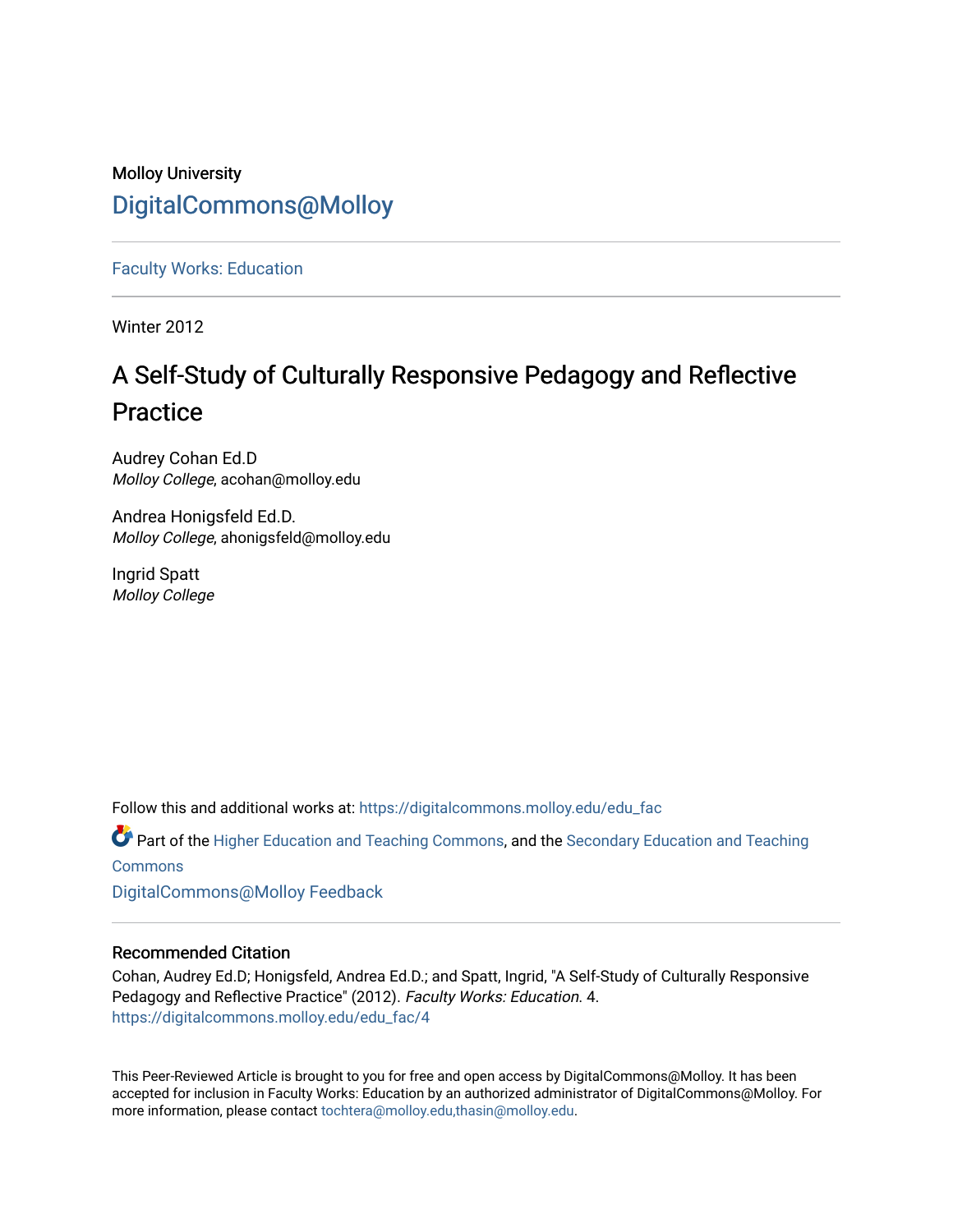## A Self-Study of Culturally Responsive Pedagogy and Reflective Practice

↔

INGRID SPATT ANDREA HONIGSFELD AUDREY COHAN

ABSTRACT: This article describes a collaborative self-study implemented to improve and refine three teacher educators' instructional practices to better assist their teacher candidates in developing culturally responsive pedagogy and becoming reflective practitioners. The self-study is situated in three theoretical frameworks: Banks's (2005) framework for multicultural education, Gay's (2000, 2002, 2010) framework for culturally responsive practice, and the four pillars of the Dominican tradition at Molloy College (Donovan, 2004). This work contributes to the expanding research base of reflection and diversity in teacher education and refines articulation of the methodology of self-study. Findings reveal a need to hone and deepen personal reflective approaches, examine empowerment through the process of self-study, and focus perspectives within the contexts of cultural understanding.

If professional collaboration and reflective practice are to have a true impact on teacher preparation programs, then the work of self-study teams must be showcased, analyzed, and discussed. Considered a relatively new avenue of research, self-study "allows researchers to document not only what they learn about teaching and teacher education from the study of them, but also the tacit and personal practical knowledge they possess that contributes to our knowledge and understanding of teaching" (Pinnegar & Hamilton, 2009, p. 3). Self-study has also been referred to as *autoethnography* because of the prominent position of the researcher within the study. The self-study genre has encouraged many teachers—classroom teachers and teacher researchers—to closely examine and better understand individual teaching practices. What was once considered a rhetorical question—*How might I become a better teacher?—*is now seen as an evaluative question with a multitude of answers.

The self-study of teacher education practices is presented by Pinnegar and Hamilton (2009) in their groundbreaking book *Self-Study of Practice as a Genre of Qualitative Research*. They describe self-study as "systematic research methodology that attempts to examine and improve professional practice settings" (p. 103).

This practice offers an exciting collaborative inquiry perspective, which is described by LaBoskey as "self initiated and focused; improvement-aimed;

⊕

**52** *Teacher Education and Practice, Vol. 25, No. 1 / Winter 2012*

12-077\_TEP\_V25\_No1.indb 52 20/12 7:40 AM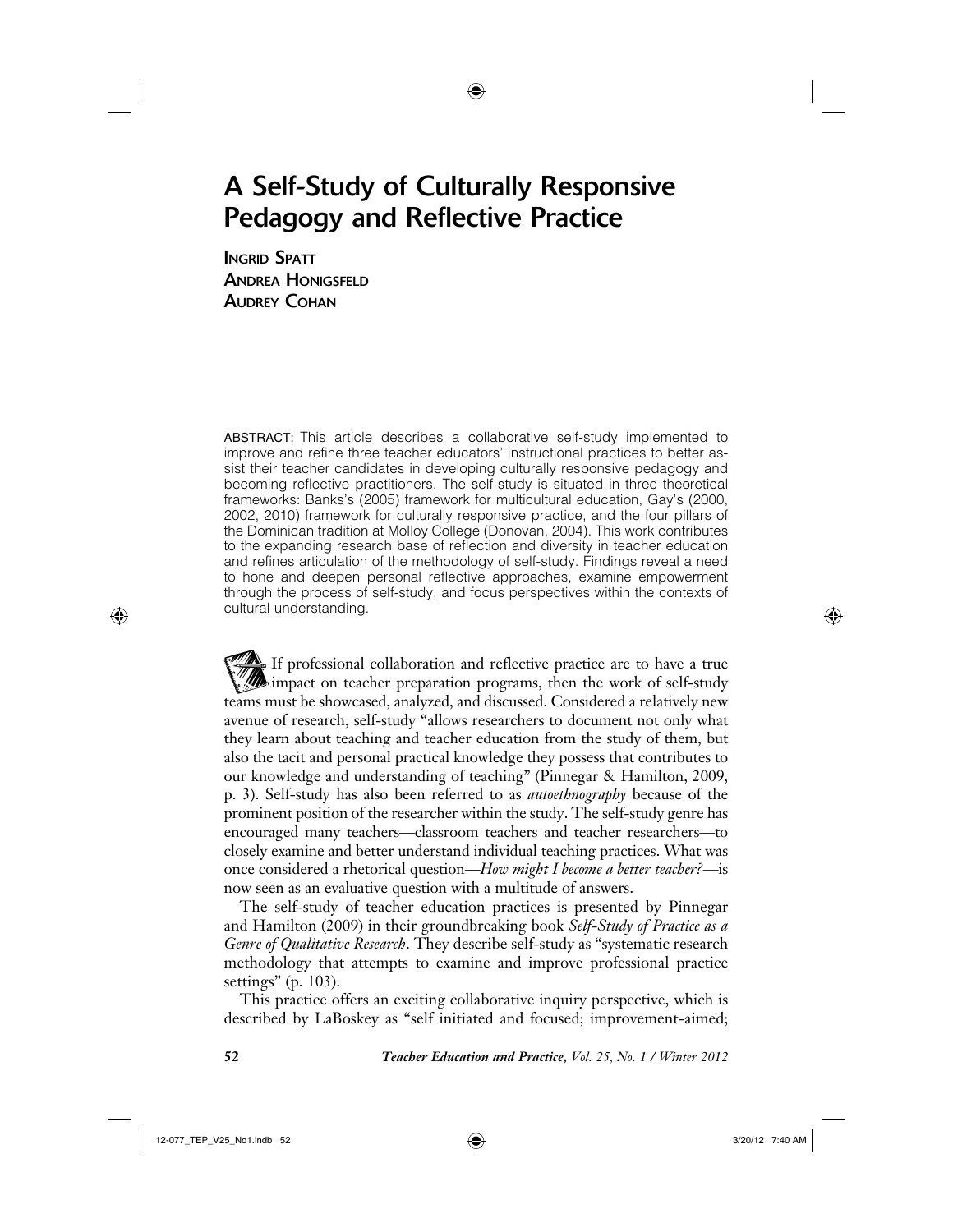interactive; uses multiple, mainly qualitative methods, and; has a validation process based in trustworthiness" (as cited in Pinnegar & Hamilton, 2009, pp. 103–104). Pinnegar and Hamilton (2009) further clarified that this research is self-initiated and, in many cases, the connection between self-study and reflective practice is highly integrated (Hamilton, Smith, & Worthington, 2008; Pinnegar & Hamilton, 2009).

⊕

### **Background**

The researchers' institution, Molloy College in Rockville Centre, New York, is supported by a strong mission statement and the four pillars of the Dominican tradition (Donovan, 2004) that undergird teacher preparation. The idea of community and interacting as critical friends was an outgrowth of the already collaborative environment being fostered at the college.

The professor, who became the lead researcher in the self-study, was grounded by the four pillars of the Dominican tradition and, at the same time, empowered by the process of self-study. The practice of self-study "positions the researcher as a particular kind of inquirer and declares the relationship of that inquirer both to the practice and to others who are engaged with the inquirer in constructing the practice" (Pinnegar & Hamilton, 2009, p. 12). When professors are involved in a self-study project, they are studying their own practice with the acknowledgment that it involves others. The focus then becomes multidimensional, as the researchers explore the instructor's practice within one specific course and the outcomes for the teacher candidates.

This work was prompted by benchmark performances of teacher candidates in the previous year, since these performances lacked a depth of understanding in issues of cultural diversity and cultural responsiveness. The students' undistinguished performance led to self-evaluation and, ultimately, a commitment to the collaborative self-study approach and to improved teacher education practices.

## The Four Pillars of the Dominican Tradition

The four pillars of the Dominican tradition serve the Division of Education's conceptual framework (National Council for Accreditation of Teacher Education [NCATE], n.d.). Since teachers are prepared for public and nonpublic school teaching, the faculty in the Division of Education interpreted the four Dominican pillars as (1) spirituality and reflection, (2) research and teaching, (3) service, and (4) community. The original four pillars are considered part of the heritage of the Dominican Order that founded Molloy College in 1955.

 $\bigoplus$ 

 $\bigoplus$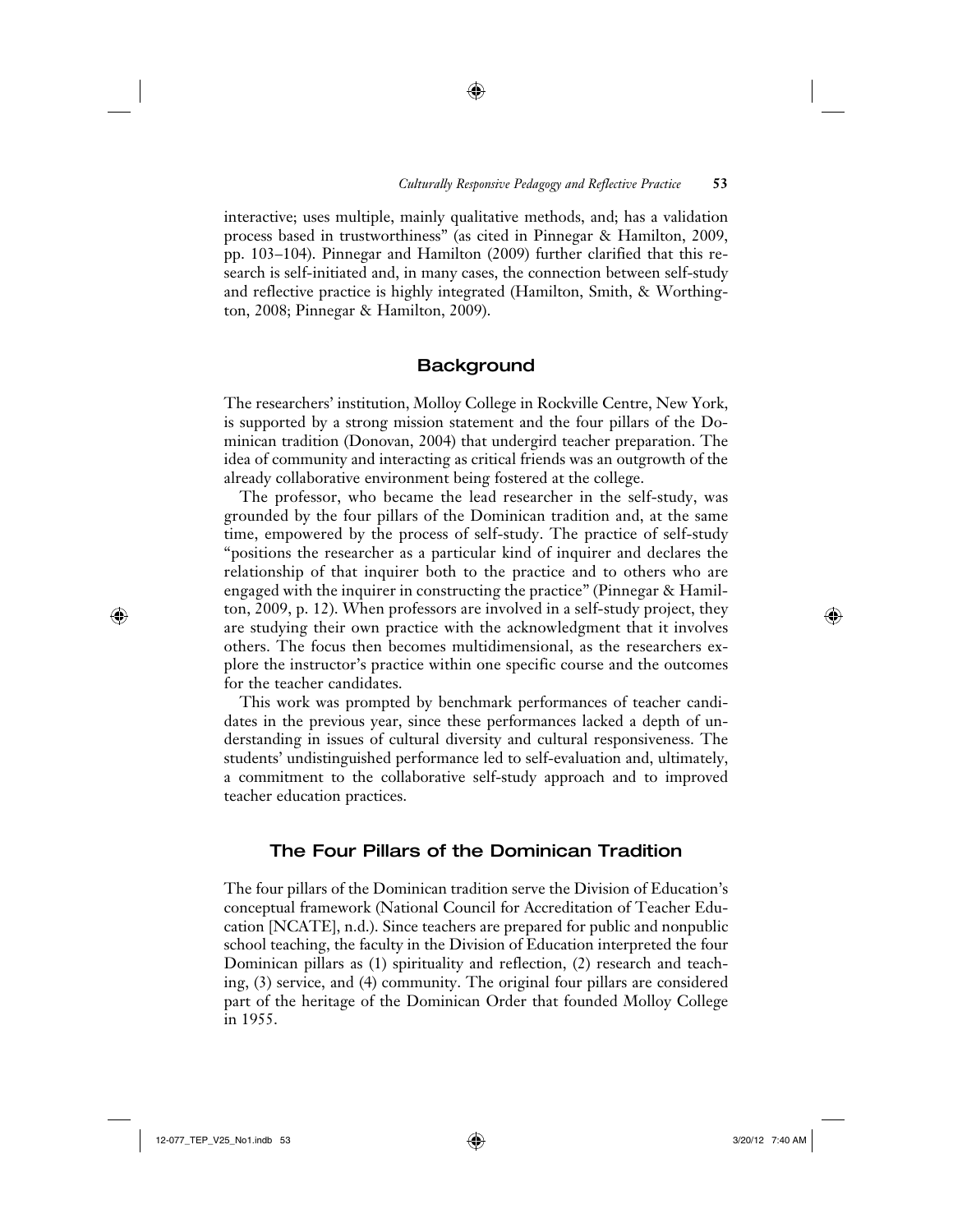In the Dominican tradition, spirituality and reflection include an understanding that through the erudition of members of the Dominican Order, the liberal arts and sciences and metaphysics are media for creating understanding, constructing meaning, and planning action. To this end, spirituality and reflection embrace developing, maintaining, and updating a personally meaningful philosophy of education; understanding that spirituality and reflection can be secular, philosophical, and transformational, as well as theological; engaging in reflective and scholarly practices to improve teaching effectiveness, theory, and practice; encouraging lifelong learning through ongoing personal and professional development; and integrating ethical considerations, spirituality, and values into the curriculum (NCATE, n.d.).

⊕

In the Dominican tradition, research and teaching include understanding that "human knowledge is a constructed form of experience and therefore a reflection of mind as well as nature: Knowledge is made, not simply discovered" (Eisner, 1991, p. 7). It also means constructing a theoretical and pragmatic framework—through critical evaluation—that nurtures and directs action, enhancing the instructional delivery system to be student-centered to ensure access to knowledge for all, and incorporating research and modeling about the teaching/learning process (NCATE, n.d.).

In the Dominican tradition, service means providing service learning opportunities to teacher candidates in preparation for becoming socially responsible members of the community. The future teachers are being prepared for undertaking transformational activities within and outside school settings and assuming leadership in religious, civic, and professional education organizations and institutions (NCATE, n.d.).

Finally, community relates to engaging in the acceptance of all people and rejecting all forms of discrimination while building a community of learners in the school and practicing personal accountability and responsibility in the educational and extended communities (NCATE, n.d.).

The education faculty at Molloy College often consider their practice through the lens of the four pillars of the Dominican tradition, as it is an established framework for study and scholarship. Pinnegar and Hamilton (2009) stated, "In designing a self-study, the researcher will first want to understand the theories and research already available that purport to provide insight or guidance into the practice being interrogated and uncovered" (p. 57). In this case, the four pillars of the Dominican tradition and the Division of Education's conceptual framework (NCATE, n.d.) offer a strong foundation for the purpose of the study and the exploration and reflection that were subsequently conducted.

## Theoretical Framework

The self-study was situated in three theoretical frameworks: Banks's (2005, 2009) framework for multicultural education, Gay's (2000, 2002, 2010) frame-

 $\bigoplus$ 

 $\bigoplus$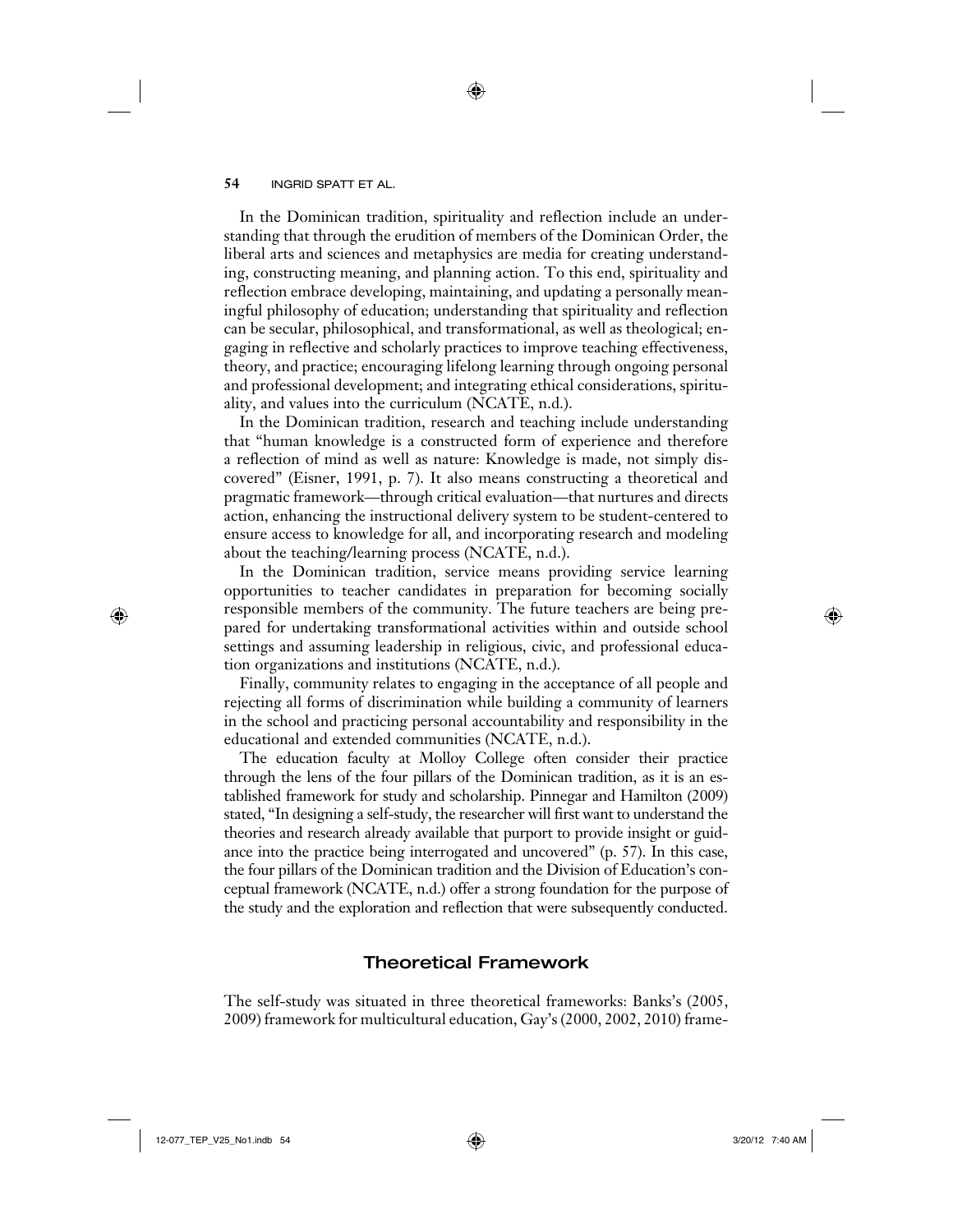work for culturally responsive practice, and the four pillars of the Dominican tradition (Donovan, 2004). Banks (2005) defined *multicultural education* as "a reform movement designed to change the total educational environment so that students from diverse racial and ethnic groups . . . will experience equal educational opportunities in schools" (pp. 29–30). He identified four approaches to integrate multicultural education into the curriculum and make it more inclusive and action oriented to make sure greater understanding and more positive attitudes are developed toward different groups.

↔

Level 1: The Contributions Approach, which focuses on heroes and heroines, holidays, and discrete cultural elements as a first attempt to integrate ethnic and multicultural content into the curriculum;

Level 2: The Additive Approach, in which content, concepts, themes and perspectives are added to the curriculum without changing its structure;

Level 3: The Transformation Approach, wherein the structure of the curriculum is changed to enable students to view concepts, issues, events, and themes from the perspectives of diverse ethnic and cultural groups, and;

Level 4: The Social Action Approach, wherein students make decisions on important social issues and take actions to help solve them. (Banks, 2009, p. 238)

Ladson-Billings (1994) explored the challenges of implementing culturally responsive teaching practices and the positive impacts thereof. Ladson-Billings (2000) defined culturally relevant teaching as

the kind of teaching that is designed not merely to fit the school culture to the students' culture but also to use student culture as the basis for helping students understand themselves and others, structure social interactions, and conceptualize knowledge. (p. 142)

Similarly, Gay's (2000) extensive research on culturally responsive education defined it as employing the

cultural knowledge, prior experiences, frames of reference, and performance styles of ethnically diverse students to make learning encounters more relevant and effective for them. It teaches to and through the strengths of these students. It is culturally validating and affirming. (p. 29)

Furthermore, it suggested that such education would help all students become more connected with schools and more successful in their academic and social development. Gay urged teacher educators to help develop a type of cross-cultural understanding and cultural competence that considers the cultural characteristics, experiences, and perspectives of linguistically and culturally diverse students as catalysts for reaching them more successfully. In sum, Gay's (2000, 2002, 2010) contribution to the concept of culturally responsive pedagogical practices complemented Banks's model in multiple ways. Gay identified four critical components of culturally responsive teaching, such as caring, communication, curriculum, and instruction. She also called for deliberately creating cultural continuity (Gay, 2010) for ethnically

 $\bigoplus$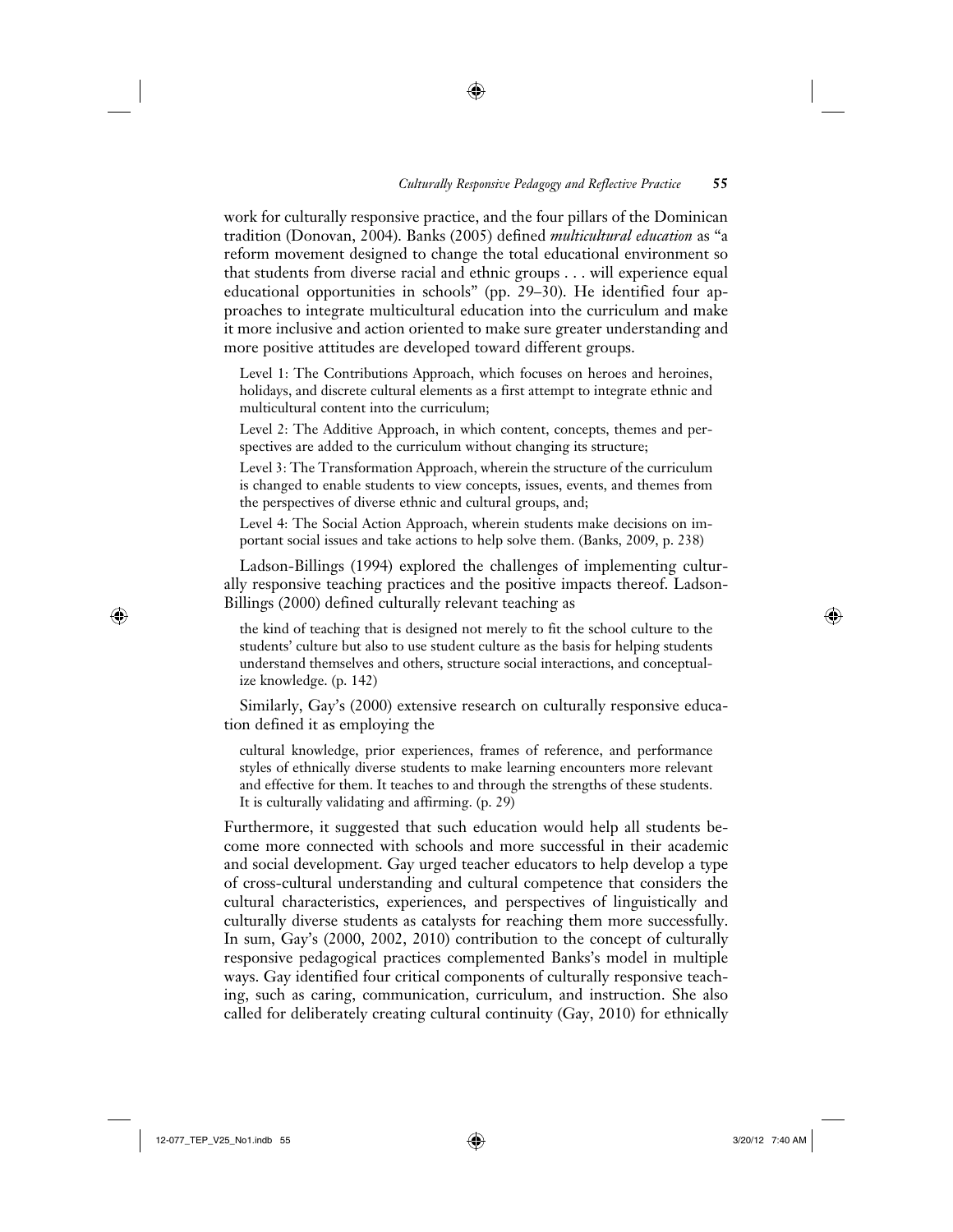and racially diverse students so that their school socialization and prior experiences could be promptly acknowledged an embraced.

↔

## Multicultural Frameworks From Coursework

Banks's (2005, 2009) four stages of multicultural education, Gay's (2000, 2002) concept of culturally responsive education, and the four pillars of the Dominican tradition collectively offered a structure to examine the lead researcher's instructional practice with relation to undergraduate and graduate education courses that prepare candidates to work with diverse student populations. By conducting a self-study of individual interpretation and application of these frameworks, the critical friends examined how the lead researcher might foster heightened culturally responsive pedagogy and model reflective practice, thus experiencing congruence of reflection with the activity of teacher education.

## Rationale for the Self-Study

The objective of this collaborative self-study was to improve and refine three teacher educators' instructional practices in an effort to better assist teacher candidates in developing culturally responsive pedagogy and becoming reflective practitioners. The professor—who became the lead researcher in the self-study—did an analysis of and reflection on student benchmark performance data with relation to the intent of instruction in a course entitled "An Examination of Critical Issues in Education." The data were collected as part of the ongoing assessment system for the NCATE. The course, offered in the first semester of the education program at the college, is designed to provide elementary, secondary, and special education teacher candidates with a framework for critical examination of current issues affecting the contemporary classroom and with an overview of K–12 education as an evolving system, an area of study, and a field for professional growth. Among the objectives of the course, teacher candidates are to demonstrate the ability to adapt curriculum for students from diverse backgrounds.

The benchmark assignment for this course required teacher candidates to examine a peer-reviewed journal article addressing the uniqueness of students from a specific culture, ethnic, or religious background and to do a class presentation that focused on these unique characteristics and addressed the ways to incorporate and respect the diversity of these students in the classroom. The rubric of the assignment called for the candidates to

- 1. describe positive and negative images, biases, prejudices, injustices, and stereotypes encountered by the cultural group;
- 2. provide specific strategies for meeting the needs of students from the cultural group within the inclusive classroom; and

#### 12-077\_TEP\_V25\_No1.indb 56 2/20/12 7:40 AM  $\bigoplus$

 $\bigoplus$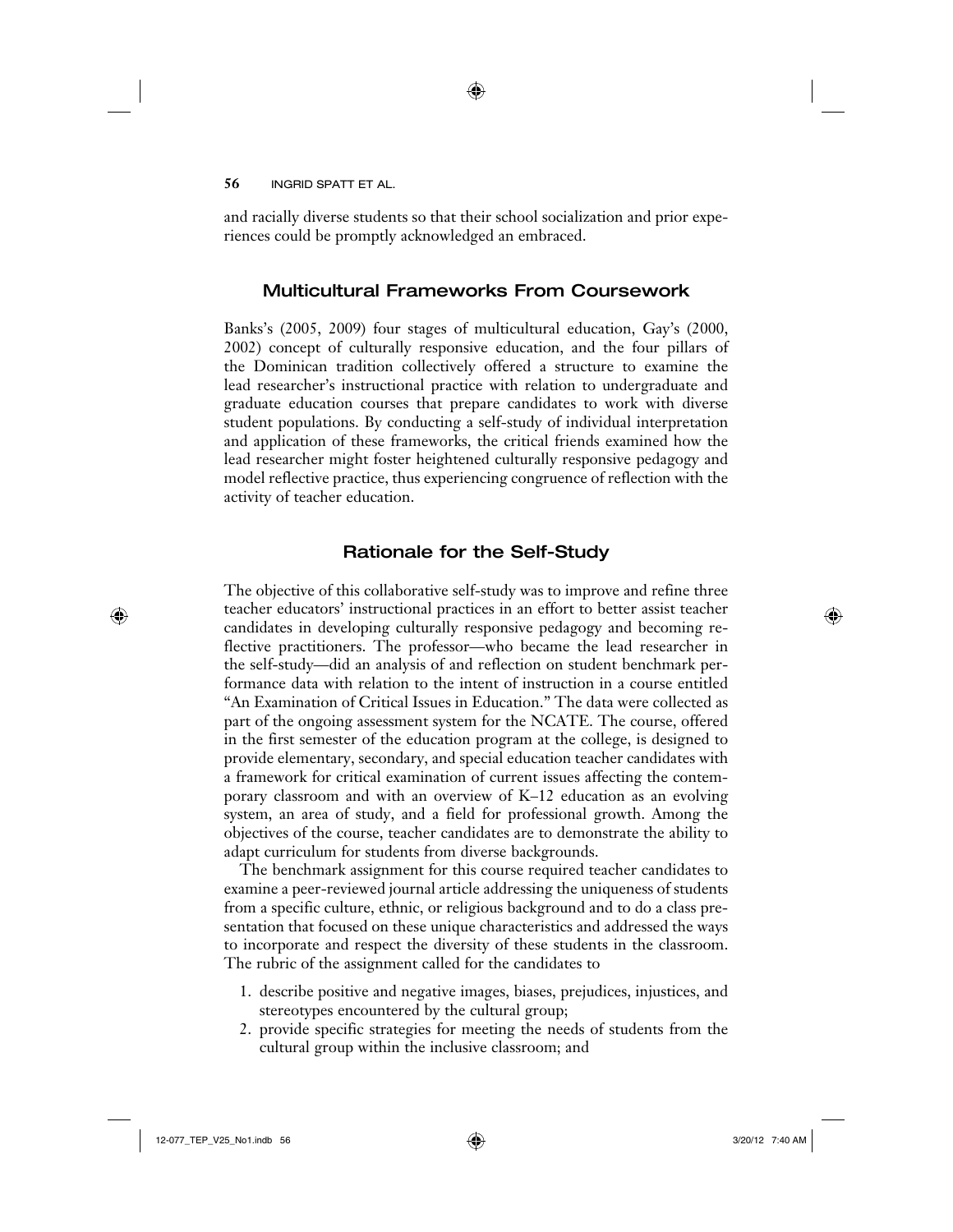#### *Culturally Responsive Pedagogy and Reflective Practice* **57**

3. discuss detailed impacts upon classroom practice and implications for instruction.

⊕

Rubrics were rated and entered into the college's e-portfolio Chalk and Wire technology, which provided a permanent record of the teacher candidates' performance.

Systematic review and analysis of the rubrics of a population of 67 students in three sections of the course indicated that (1) 87% did not fully describe positive and negative issues encountered by the cultural group but, instead, simply described characteristics as presented in peer-reviewed journal articles and Culture Grams; (2) 67% provided only general, rather than specific, strategies for meeting the needs of the cultural group; and (3) only 36% discussed detailed impacts upon classroom practice and implications for instruction. These data sparked the lead researcher's interest in conducting a self-study. Along with two critical friends, the lead researcher recognized that the basis for this self-study would be what Pinnegar and Hamilton (2009) suggested as "noticing something in our practice or context that intrigues us" and "being compelled by professional curiosity to explore [our practice] more deeply" (p. 61).

#### Method

The methodology selected, which best served the researchers' purpose, was the self-study of teacher education practices as explored and presented by Pinnegar and Hamilton (2009), which is a "systematic research methodology that attempts to examine and improve [one's own] professional practice settings" (p. 103). What sets self-study apart from other types of qualitative research is the way in which the researcher is positioned as a particular kind of inquirer who investigates his or her professional practice and relationships. The study was initiated by the lead researcher and remained focused on a particular aspect of interest in improving personal practice of teaching an undergraduate course on diversity. Collaboration with others was achieved when this lead researcher invited two colleagues (critical friends and coauthors) to participate in the study. The collaborative team decided on the research design, which utilized multiple qualitative data sources as sources of evidence. The intent was to demonstrate trustworthiness by making the data visible through numerous quotes and by making extensive transparent linkages among the raw data, the findings, and the interpretations.

The unique research design selected involved identifying one researcher as the focus of the self-study process (lead researcher) while the other two served in the role of critical friends. The critical friends' professional development model is "practitioner driven and highly collaborative, asking participants to draw on one another's skills and ideas, as well as on knowledge bases outside the school, to design a program and expand repertoires in ways specifically tailored to their own environment" (Dunne, Nave, & Lewis, 2000, ¶ 2). Since the researchers called on reflection in personal

 $\bigoplus$ 

 $\bigoplus$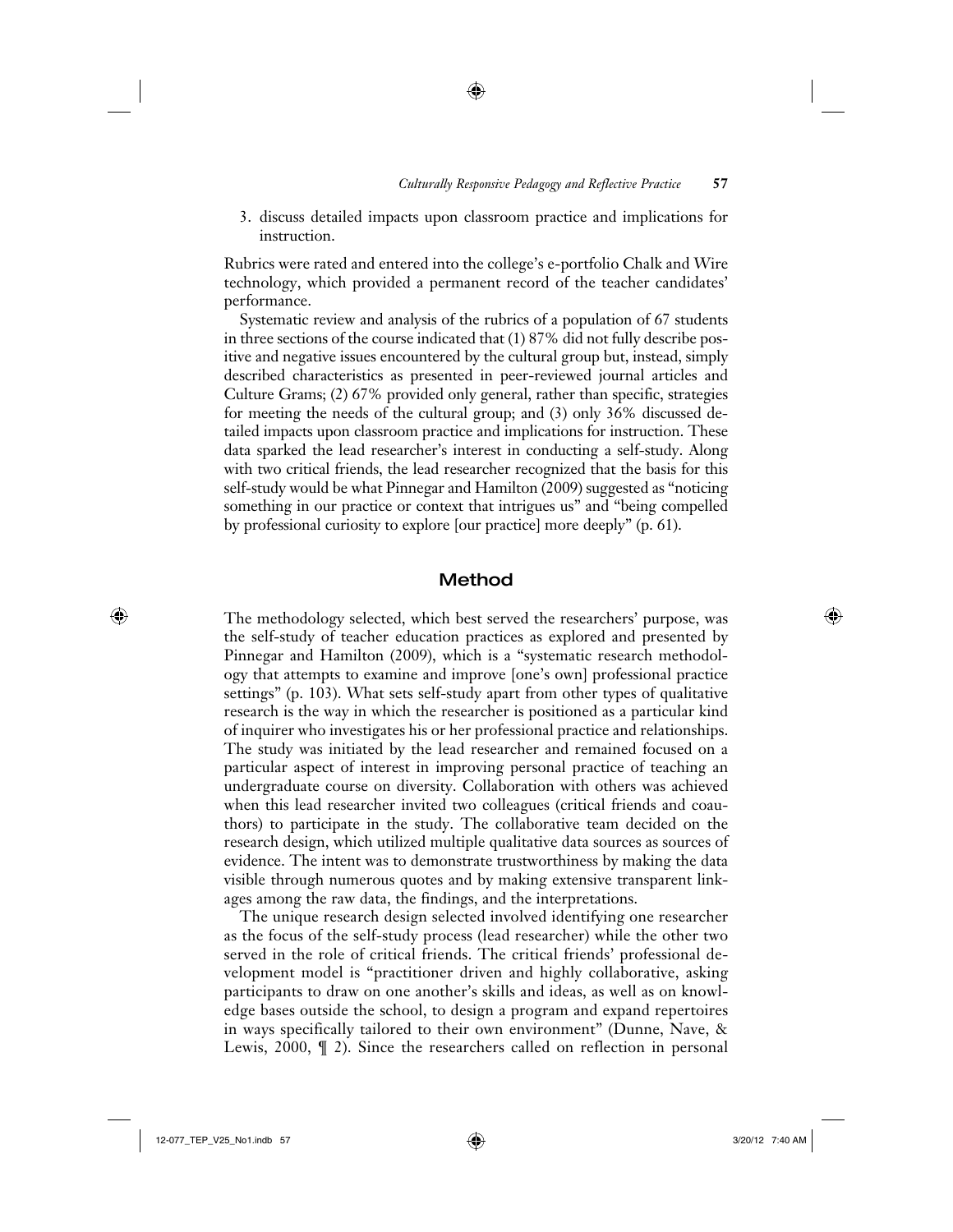practice and for that of respective teacher candidates, the component of critical friends provided a strong framework for the inquiry. As Pinnegar and Hamilton (2009) also noted, "When we want to understand our own practice more deeply, we use the voice of the others in our practice to support our interpretations" (p. 15); thus, this self-study project combined internal and abstract self-collaboration as well as external collaborative approaches. Using critical friends throughout the self-study project also allowed the lead researcher to engage in dialogue with colleagues "as an essential element of the coming-to-know process" (p. 77).

↔

Having examined student outcome data from previous semesters, the lead researcher turned to two colleagues to serve as critical friends, with the intent of establishing a collaborative effort to explore and refine teaching practices and thus nurture the students in the course to embrace diversity, enhancing individual perspectives of cultural identity and classroom impact. Upon examining the results of the students' rubrics, the lead researcher expressed concerns and identified a need to examine her own practice related to diversity education:

I thought that I could do a relatively simple analysis and arrive at viable conclusions regarding better ways to enhance my students' awareness of diversity. However, as I quickly discovered, this was no simple, and certainly not a simplistic, task. Orators and writers as diverse as Maya Angelou, Mark Twain, Jimmy Carter, Margaret Mead and John F. Kennedy have often been quoted with ringing and eloquent reflections of diversity. These range from thoughts as intricate as exploring the ramifications of color to whimsical musings on a horse race. Powerful words calling for mutual respect and understanding, freshness and vitality, tolerance and possibilities resonate throughout these marvelous works. Yet, even as I was inspired by this rhetoric, I was also left with more questions than answers as to how to weave the tapestry of my college course experience, and the linkages which bind us internally and with the larger community, into an editorial which completes the story.

The desire to examine the teaching methodology of one professor while considering the specific dimension of cultural diversity as course content offered the opportunity for self-study and critique. The element of reflection was multifaceted in that the researchers enhanced unique individual reflective practice while evaluating the reflection of teacher candidates in previous courses as an impetus for the self-study. Three initial concentrated meetings served to establish the study and develop the research design. There was immediate satisfaction as a result of collaborating with peers who were passionate about the same topic of cultural diversity. Subsequently, the lead researcher and the two critical friends initiated the self-study.

### Data Sources, Collection, and Analysis

Two major data sources were utilized in this self-study project: First, the lead researcher regularly produced reflective writings (journal entries) that she

 $\bigoplus$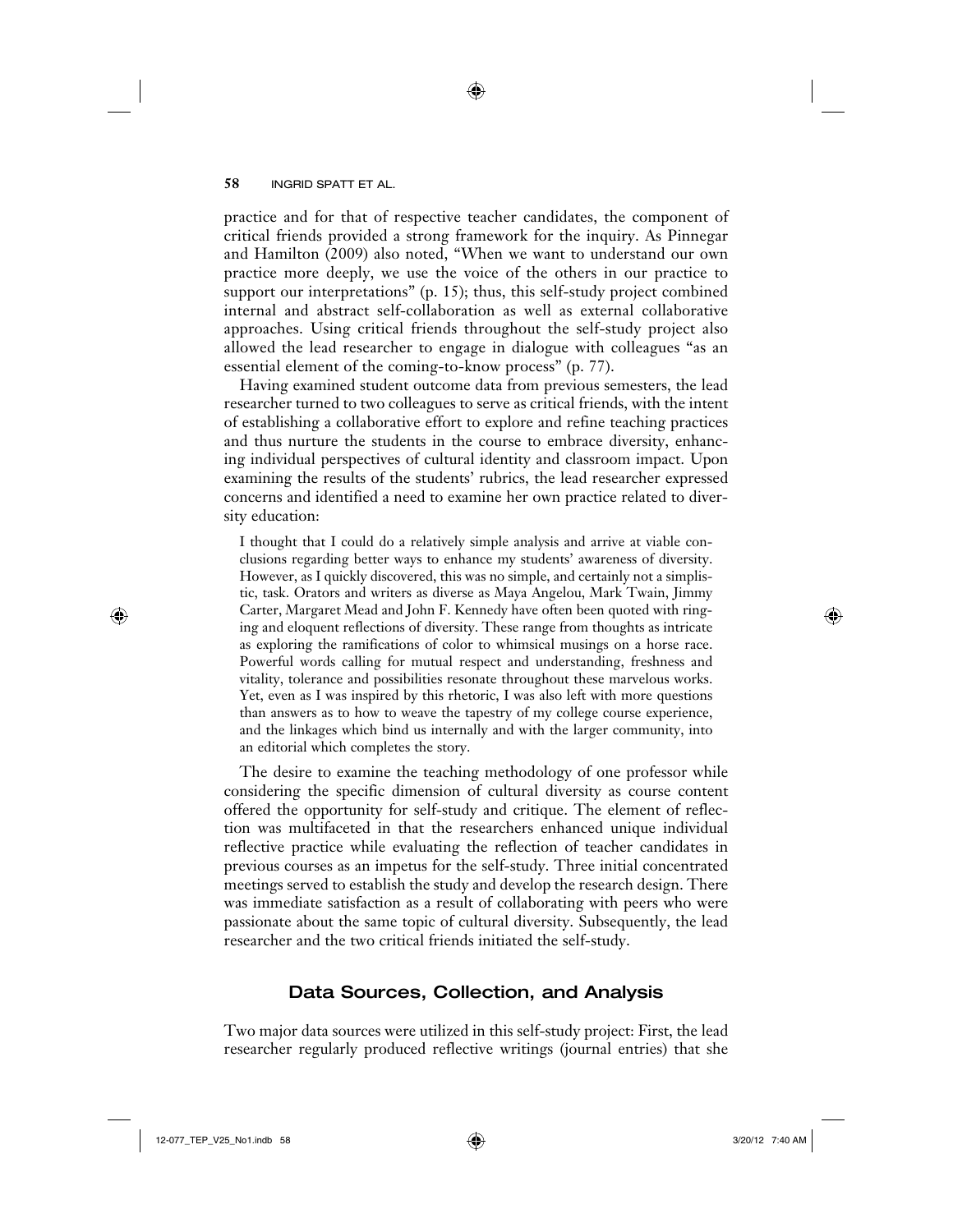collaboratively reviewed and discussed with the two critical friends. Second, the lead researcher and critical friends digitally recorded and had a research assistant transcribe discussions during 5 weeks of meetings. These weekly discussions and shared reflections on teaching diversity issues with critical friends were reviewed in a collaborative fashion.

⊕

During a period of 5 weeks that took place at the beginning of the semester, the lead researcher met individually with each of the two critical friends and twice with both for a total of five weekly tape-recorded sessions to further reflect on the enlarging perspective of diversity, which increasingly became a part of these conversations. In addition, the lead researcher kept reflective notes to document a personal thought process related to the study before, during, and after the scheduled meetings.

Data were subjected to systematic pattern analysis through analytic coding procedures, treating each written document and each transcribed critical friend discussion as text. The researchers decided on using thematic analytic coding, after appropriate parts of the research data were labeled for information related to diversity. In the initial data analysis phase, descriptive coding was used to identify recurring themes and to sort them into major categories. At the same time, the researchers also applied analytical coding practices to the emerging findings to explore and note possible explanations for the lead researcher's statements and actions. As Marshall and Rossman (1995) claimed, "cross-classifications generate new insights and typologies for further exploration in the study" (p. 115). Thus, all three participating researchers collaboratively evaluated the emerging themes for their plausibility and evaluated them for their informational credibility and usefulness. To enhance the trustworthiness of the results, two investigators (the lead researcher and one critical friend) were involved in the coding process (Glesne, 2006).

#### Results

Based on the analytic coding that the research team performed, four major themes emerged from the data sources: (1) defining and redefining diversity, (2) applying the reflective process, (3) focusing on instructional domains, and (4) making linkages among the undergraduate courses in the apprentice phase of the education program.

#### Defining and Redefining Diversity

During the conversation with critical friends in the first session, the lead researcher expressed an insight into expanding the definition of diversity in light of an initial unit in the focus course of this study. This unit involved an extensive discussion of generational and situational poverty. The lead researcher commented,

When we first started our conversations we were highlighting the multicultural aspect of diversity. However, as I have worked with my students investigating the

 $\bigoplus$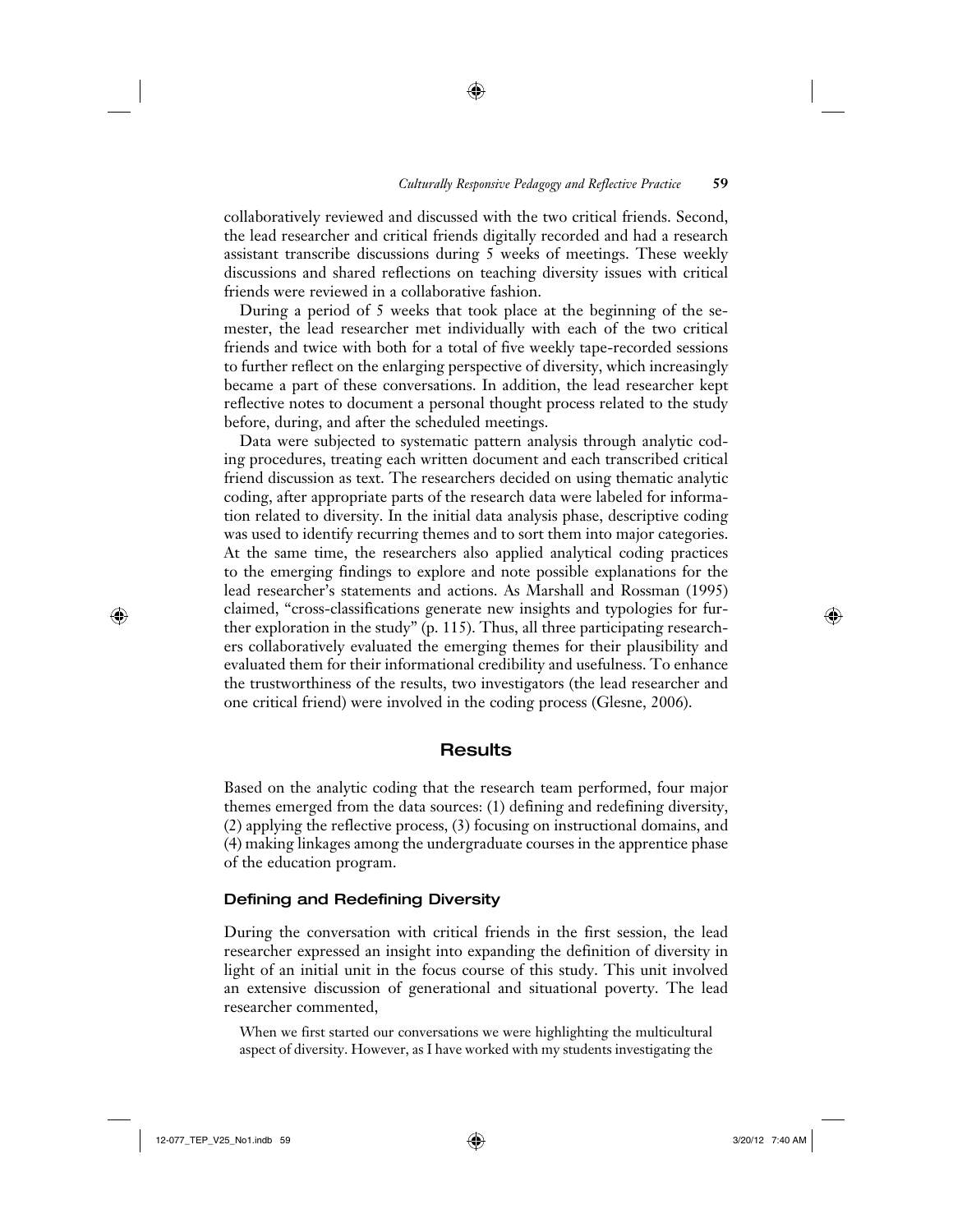facets of poverty, I realized that I was beginning to incorporate a larger issue of diversity; a concept which still incorporated different groups of people but with different issues. (Session 1)

⊕

This quote reflected the lead researcher's realization that the term *diversity* needed a broader interpretation and definition than what had previously been used in the course; furthermore, such an interpretation should in fact redefine and more fully encompass a multiplicity of characteristics and issues faced by divergent people. In response to this observation, one critical friend commented that, additionally, issues of immigration do indeed involve connections with poverty and the socioeconomic challenges of English-language learners and their families. Interestingly, this perspective brought the conversation back to the linkages that bind people internally and with the larger community, which is a component of the four pillars of the Dominican tradition, which served as the instructional context for this study.

Subsequent sessions revealed that the lead researcher and the two critical friends continued to unify the larger issue of diversity within the intent of the self-study. Initially feeling that the group had gotten away from the theoretical framework of the study, the lead researcher became increasingly at ease with the expanded definition, realizing that this more comprehensive characterization did indeed blend Banks's (2005, 2009) stages of multicultural education and Gay's (2000, 2002, 2010) concept of culturally responsive education. As the semester proceeded, the lead researcher also found that the students in the course were using the term *diversity* but appeared to have expanded their vision of the definition; in fact, students incorporated learning styles in their descriptions of diverse classrooms.

#### Applying the Reflective Process

Another major theme that emerged involved the lead researcher's perceptions of an emerging personal perspective of reflection during the process of the self-study. She observed that, initially, descriptive reflection was the predominant means used to consider instructional pedagogy. However, this type of reflection simply served to describe events or activities and did not satisfy the lead researcher's need to view teacher preparation for culturally responsive pedagogy with "a second set of eyes" (Giouroukakis, Cohan, Nenchin, & Honigsfeld, 2011, p. 60). The work of Hatton and Smith (1995) provided insight on deeper ways to reflect and revealed that dialogic and critical reflection better suited the purposes of the self-study. With dialogic reflection, the lead researcher was able to "step back" and in fact have more of a self-dialogue and analyze her pedagogy more analytically. In addition, critical reflection enabled even deeper reflection and the realization that cultural understanding could be seen in different contexts through multiple perspectives.

One critical friend found this perspective extremely interesting because she used a similar pattern of what she called "What should I start doing,

 $\bigoplus$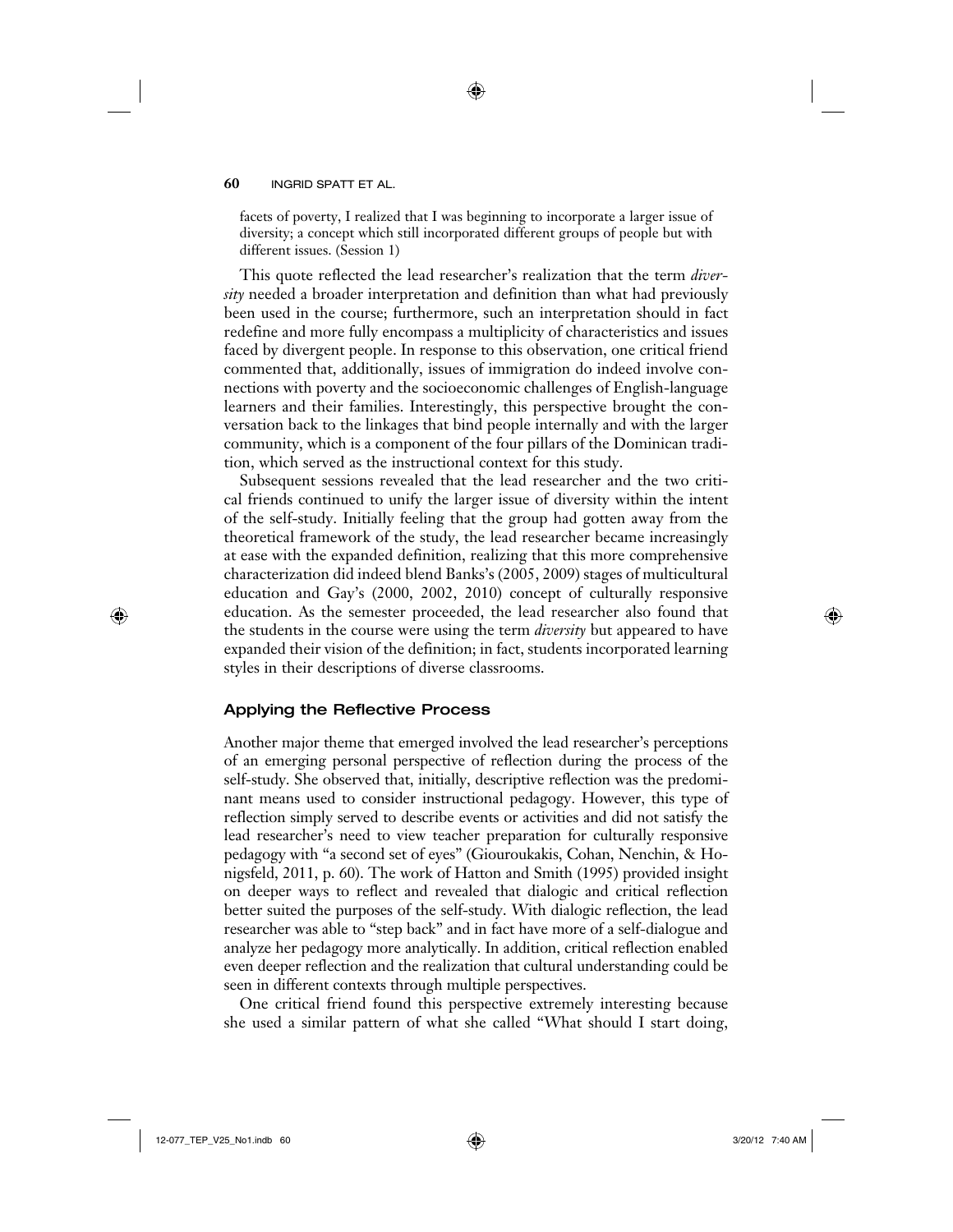stop doing, and continue doing?" in an informal evaluation at the midpoint of each semester. The critical friend also observed that by using dialogic and critical reflection, the lead researcher was establishing a framework for more meaningful reflection and self-evaluation.

↔

*Becoming familiar with self-study as a research genre.* A subtheme of reflection that emerged as a result of the lead researcher's conversations with the two critical friends was that of becoming familiar and comfortable with self-study as a genre. It became clear as the sessions proceeded that all three participants found great satisfaction with the self-study model, which helped expand a collegial understanding and attach importance to the collaborative thinking experienced during the conversations. The lead researcher commented on her growth during the final session with the critical friends:

I believe I have grown to a great extent and that this genre of self-study has given me a different perspective. It is a rich perspective which has allowed me to consciously and deliberately consider the issue of culturally responsive teaching. I do not believe that I would have done this without the benefit of self-study. (Session 5)

The critical friends pursued this thought by probing about specific areas of growth that the lead researcher had experienced. In response, the lead researcher expressed a unique growth in thinking through the issues of diversity and a broadening of an individual scope of application of instructional techniques.

*Developing shared language as a component of self-study*. The shared language that developed during the self-study was yet another subtheme that emerged regarding the research method. As such, it was acknowledged to become an essential aspect of the project by the critical friends. The shared language in turn affected the teacher candidates in classes other than the lead researcher's as a universal conversation developed between colleagues and among classes. One critical friend commented,

I never noticed before that my use of language was different than that of my colleagues. I often use terms like diversity consciousness, cultural responsiveness, cultural sensitivity or diversity. But I realized that I rarely used the term multiculturalism and yet my colleagues did. This new understanding led me to clarify my lectures by offering students a broader base of terminology to consider. Other examples of this were terms such as acculturation, assimilation, and pluralism, which have different meanings at different historical times. Since I teach Foundations of Education, the terms might be different than the ones introduced in the critical issues course. (Session 4)

This shared language also created deeper and more meaningful professional bonds. When a lecture was being developed or a new topic added to the course syllabi, consideration was given to the other course, the other professor, and the alignment of standards. The professional bonds were evidenced by increased collaboration and collegial discussion.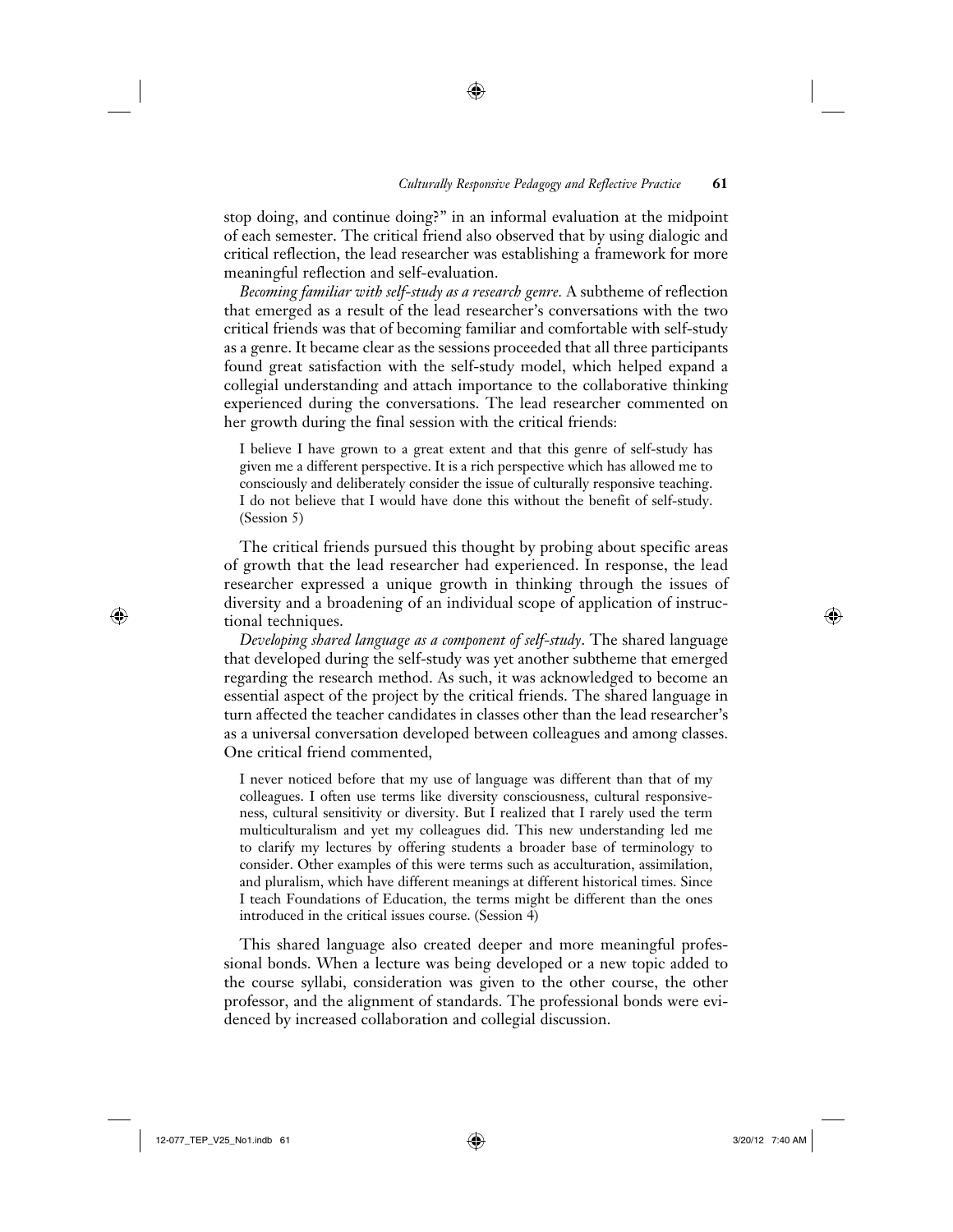#### Focusing on Instructional Domains

During the second session, the lead researcher and the two critical friends continued to discuss the importance of reflection. Interestingly, this led to a focus that became a third theme, that of expanded reflection to focus on instructional domains. The lead researcher observed,

Within my work, I use Bloom's taxonomy as a framework. And yet, when I considered the expanded definition of diversity which we have become comfortable with, I realized that, while the cognitive domain could be used to structure instruction, the affective domain was a much better approach to use because it has a component of valuing. Specifically, as the domain was reconfigured by Bloom, Krathwohl, and Masia (1973), within the category of valuing, we are talking about the worth or value a person attaches to particular concepts or core issues. As an extension of this I can see how valuing would include being sensitive to cultural differences, thus valuing diversity. (Session 2)

The two critical friends enthusiastically responded to this expanded framework, commenting that through a new variety of constructs, the lead researcher had truly grown within the context of the self-study. The critical friends also observed that in the past, the lead researcher might very well not have sought out deeper resources for exploration of the issue of diversity, since participating in self-studies and using critical friends to improve one's instruction have not been commonly established practices in the college's Division of Education.

## Making Linkages Among the Undergraduate Course in the Apprentice Phase of the Education Program

As a result of the discussion of reflection and instructional domains, one critical friend observed that differences and cultures were addressed in a class entitled "Foundations of Education." Furthermore, as a result of the conversations during this self-study, this critical friend had come to realize that there were common themes among the five courses offered during the first semester of the undergraduate teacher education program, which is entitled the *apprentice phase*. These themes included the presentation of what were emerging as overlaps of information. For example, on that particular day, this critical friend was planning to present a cultural identity circle to see how the students might self-identify themselves.

The second critical friend expanded on this theme, perceiving that there might be a need to coordinate objectives for lessons in individual courses to reduce overlap and, more important, make sure that there was indeed a reinforcement of themes of diversity. Furthermore, this critical friend noted that it would be important to include affective domain verbs in lesson plans to heighten the importance of valuing. Since the students were beginning to develop their individual philosophies of education and pedagogy in the ap-

12-077\_TEP\_V25\_No1.indb 62 3/20/12 7:40 AM

 $\bigoplus$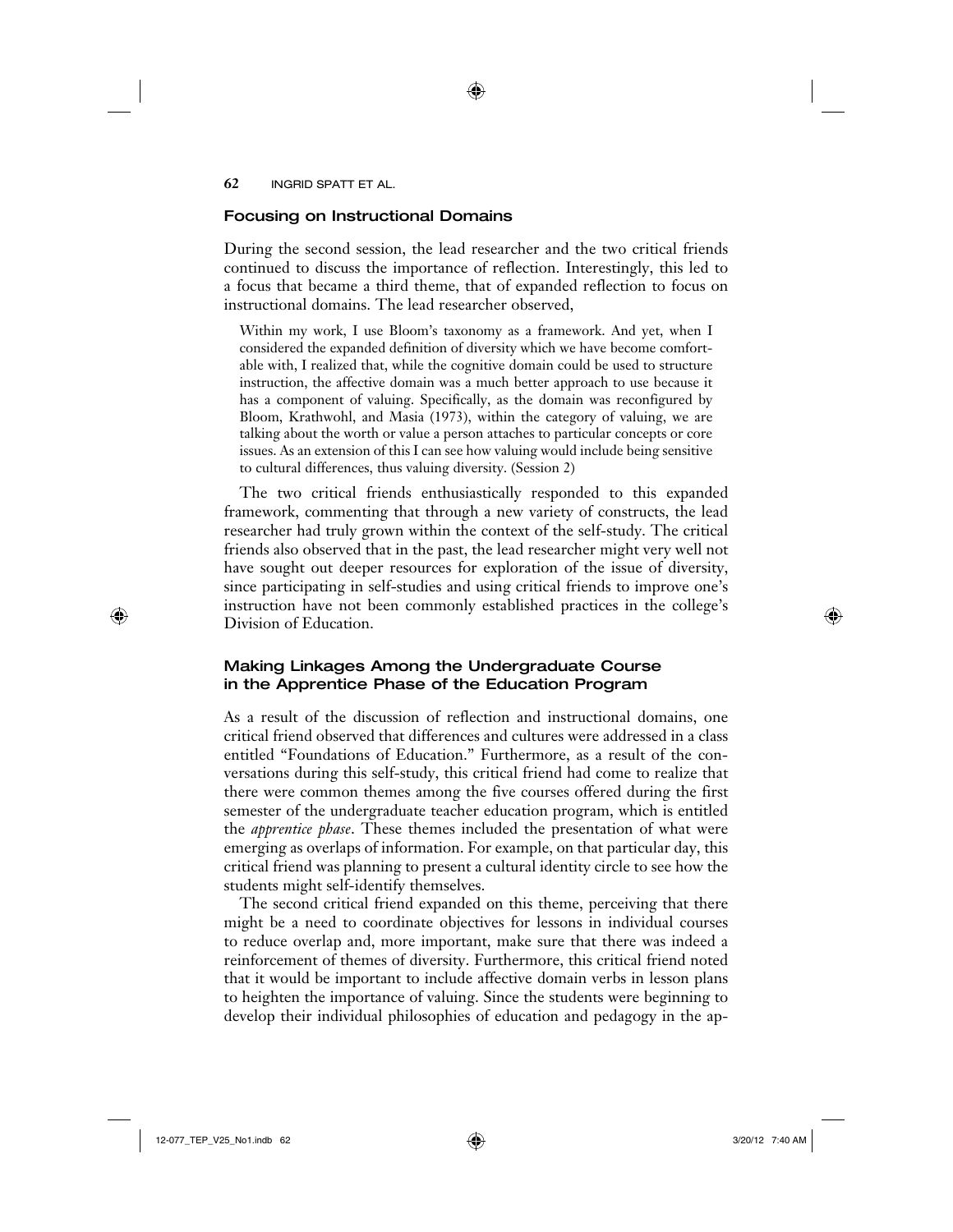prentice phase, the lead researcher and the two critical friends concluded that there needed to be a heightened awareness of the necessity of emphasizing embracing diversity in the teacher candidates' future classrooms; furthermore, this comprehensive approach could certainly include an extension to deal with finding solutions to a variety of social concerns, involving heightened problem-solving skills.

↔

Expanding on the issue of social concerns, the first critical friend explained that during a lesson in the foundations course that dealt with socioeconomic status and the possible impact on student performance, one student shared that in the lead researcher's course, the class had looked intensely at the issues involved in poverty and could link that exploration to what was being discussed in the critical friend's class. Both critical friends and the lead researcher agreed that this was a turning point in that the student was making connections and, as one critical friend described, "going to the next level in her analysis" (Session 4).

Similarly, the researchers discussed a key benchmark in the program. Each student needed to write a professional philosophy of teaching and learning in the beginning of the semester. Although most students included some mention of diversity in their philosophies, the goal became that all students would incorporate some key element of diversity. Prior to the selfstudy project and analysis, one professor was responsible for the philosophy benchmark. Although this remained true in terms of grading, the vision of students as future teachers became more dynamic as they considered different perspectives introduced in the multiple courses. The interwoven relationship among education courses, professional philosophies, and the vision of teacher candidates became more significant in the first semester of the program. New dialogues—which included topics that focused on immigration (legal and illegal), socioeconomic challenges of English-language learners, and homelessness—developed over the semester as opportunities for reflection emerged.

The lead researcher and the two critical friends agreed that it would be important to expand this discussion with all faculty involved in teaching during the apprentice phase, to more precisely map what was taught in all of the courses so that the impact on student learning could be maximized. The three agreed that this was an exciting new conversation and reflected that the self-study made it possible for this discussion to emerge.

New topics for discussion in classes included refugee children, undocumented families, the Dream Act (see http://dreamact.info/), migrant families, and second-language acquisition. Although it became clear that all these issues could not be covered in an in-depth manner, the critical friends agreed that the need for discussion about barriers to academic achievement needed to be broadened. Another unanticipated outcome of the self-study was the expansion of teaching and learning expectations in the first semester of teacher candidate work.

 $\bigoplus$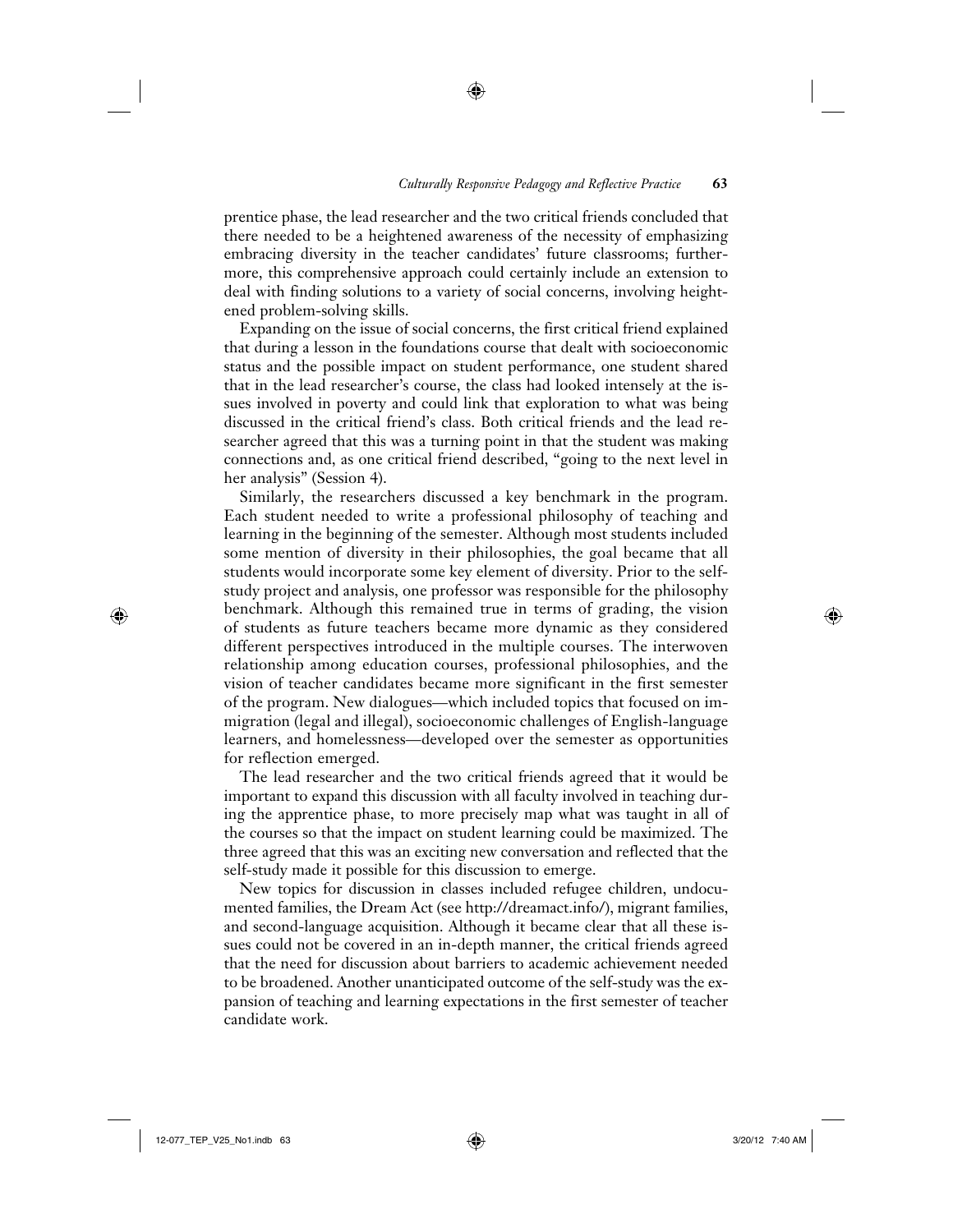From these discussions emerged yet another unanticipated outcome, which was the development of a learning community. Traditionally, faculty wrote their own course outlines and objectives. Through this self-study process, discussions led to more collaboration and a focus on overlapping content. The idea of working in isolation was replaced by the concepts of cooperation, discussion, and reflection.

#### **Discussion**

The ultimate goal of the self-study was for the lead researcher to become a more culturally responsive teacher educator. In addition, through collaboration with critical friends, this researcher recognized the need to refine and deepen a personal reflective approach to develop new insights to better respond to the undergraduate students' needs to become culturally responsive educators themselves.

As noted by Pinnegar and Hamilton (2009), the recursive nature of data collection, analysis, and interpretation also defined the research process for this work. A dynamic component of this self-study was the opportunity to concurrently collect the data and make sense of it during each session (Clarke, 2005). During the recorded conversations, the lead researcher and critical friends broadened ideas by revisiting the theoretical frameworks and were excited to discover that this occurred spontaneously. As the lead researcher reflected,

clearly, a logical frame for focus involves our Dominican tradition. When I consider the pillars of spirituality and reflection, as well as research and teaching, the fact that these include creating understanding, constructing meaning and planning action, as well as the understanding that knowledge is a constructed form of experience, I find that these perspectives seamlessly blend with the expectations that we, in the Division of Education, hold for our teacher candidates.

Furthermore, in reflective notes, the lead researcher observed,

The pillars of service and community which reflect preparation for becoming socially responsible members of the community as well as engaging in the acceptance of all people and rejecting discrimination, ideally complement the basic assumptions of the multitude of eloquent writings on diversity.

The emergence of these conclusions involved the outcomes of dialogic reflections and collaborative conversations, and as suggested by Pinnegar and Hamilton (2009), this self-study truly used "dialogue as our process for knowing" (p. 154). The lead researcher and the two critical friends felt empowered through the process of self-study, which resulted in a universally meaningful realization about the essence of diversity education. The lead researcher concluded,

This, then, involves building—one block at a time, linking meaning with action. Perhaps that encompasses the true essence of diversity; making linkages so all

 $\bigoplus$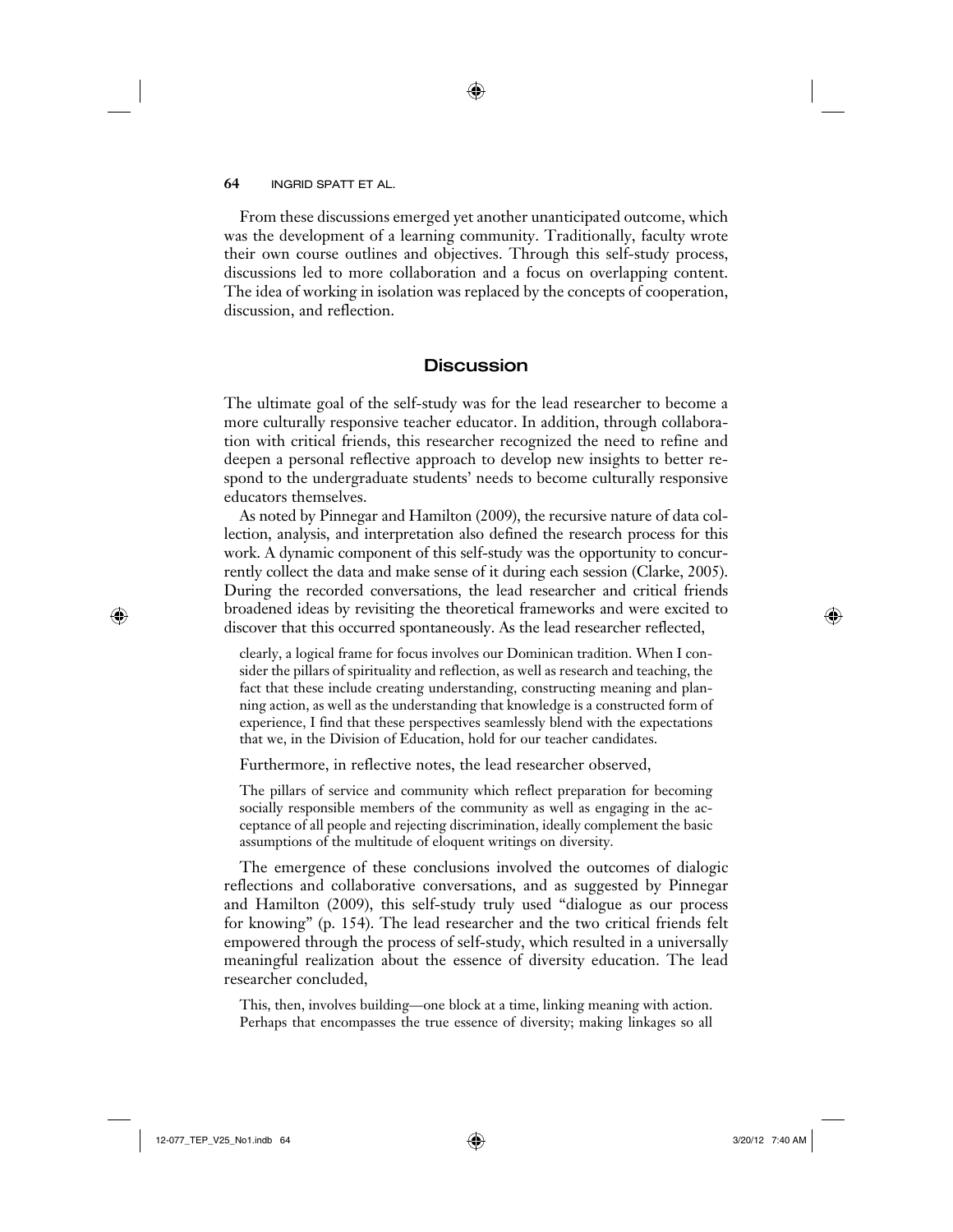the puzzle pieces come together and the whole is, indeed, made stronger by the sum of the parts.

⊕

#### Impact on the Critical Issues Course

As presented in the previous section, the lead researcher experienced substantial rethinking and redefining of teaching practices. As a natural outgrowth, there were positive impacts on the character of the focus course, "An Examination of Critical Issues in Education." While the course retained its essential design, modifications were made that

- 1. provided teacher candidates opportunities to explore the concept of diversity with more breadth, understanding that "diversity" was multidimensional and did not merely reflect single distinctive characteristics of a group of people;
- 2. required teacher candidates to more deeply and critically reflect on their own aptitudes for in-depth exploration of the issues affecting students whom they might have in their classes when they became teachers, as well as their readiness and skill for ensuring balanced class environments;
- 3. provided greater in-class opportunities for collegial interaction and subsequent deepening of individual teacher candidates' perspectives; and
- 4. provided greater emphasis on building an affective domain into lessons that the teacher candidates would develop to address issues of diversity.

## **Conclusion**

The self-study conducted in this project contributed to the expanding research base on reflection and diversity in teacher education and refined articulation of the methodology of self-study. The meaningful dialogue among the lead researcher and two critical friends enhanced the pedagogical perspectives of teachers and teacher candidates regarding the practices that include a balanced sensitivity between dominant and marginalized cultural groups.

One indicator of the success of the self-study approach was the renewed interest in cultural responsiveness and reflection as it was implemented within the coursework. Participation in the process of self-study allowed for enhanced critical reflection, which in turn enabled the lead researcher to go deeper and realize that cultural understanding could be seen in different contexts through multiple perspectives.

In sum, although the lead researcher and the two critical friends recognized the degree to which there was a provision of culturally responsive pedagogy in the classes during the apprentice seminar, there was also the recognition of a need to continue to explore additional instructional approaches to ensure sensitivity and awareness for all dimensions of diversity. In addition, the qualities of spirituality and reflection, research and teaching, service, and community—

⊕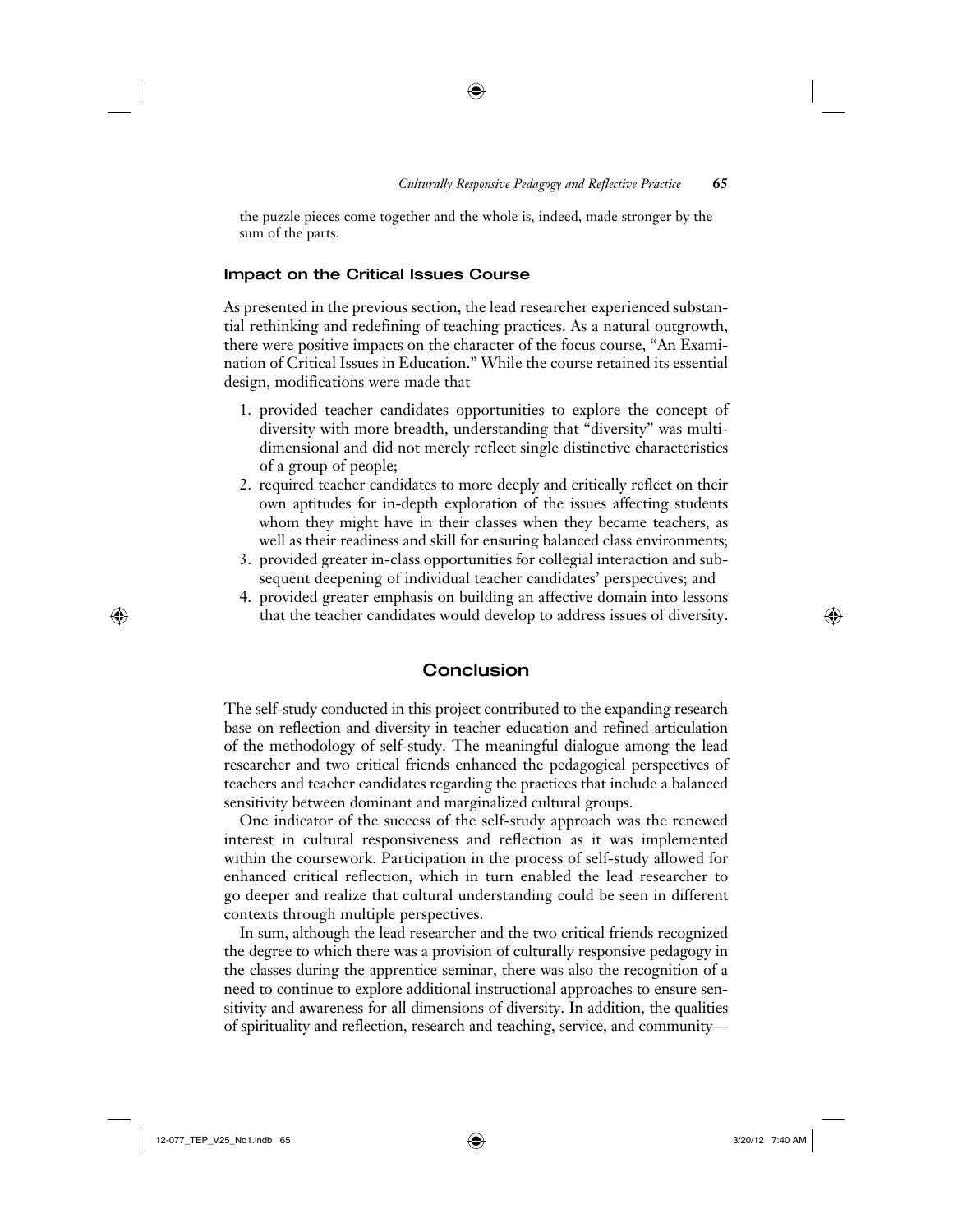the pillars of the Dominican tradition—need to be further explored with this cultural perspective, through further self-study. TEP

⊕

### **References**

- Banks, J. A. (2005). Multicultural education: Characteristics and goals. In J. A. Banks & C. A. M. Banks (Eds.), *Multicultural education: Issues and perspectives* (6th ed., pp. 1–30). New York: Wiley.
- Banks, J. A. (2009). Approaches to multicultural curriculum reform. In J. A. Banks & C. A. M. Banks (Eds.), *Multicultural education: Issues and perspectives* (7th ed., pp. 233–258). New York: Wiley.
- Bloom, B. S., Krathwohl, D. R., & Masia, B. B. (1973). *Taxonomy of educational objectives, the classification of educational goals handbook II: Affective domain.* New York: McKay.
- Clarke, A. (2005). *Situational analysis: Grounded theory after the postmodern turn.* Thousand Oaks, CA: Sage.
- Donovan, B. (2004, June). *NCATE conceptual framework based on the four pillars of Dominican life*. Paper presented at the Eighth Biennial Colloquium of Dominican Colleges and Universities, River Forest, IL.
- Dunne, F., Nave, B., & Lewis, A. (2000). Critical friends groups: Teachers helping teachers to improve student learning. *Phi Delta Kappa Research Bulletin, 4*. Retrieved from http://www.pdkintl.org/research/rbulletins/resbul28.htm
- Eisner, E. W. (1991). *The enlightened eye: Qualitative inquiry and the enhancement of educational practice*. New York: Macmillan.
- Gay, G. (2000). *Culturally responsive teaching: Theory, research, and practice.* New York: Teachers College Press.
- Gay, G. (2002). Preparing for culturally responsive teaching. *Journal of Teacher Education, 53*, 106–116.
- Gay, G. (2010). *Culturally responsive teaching: Theory, research, and practice* (2nd ed.). New York: Teachers College Press.
- Giouroukakis, V., Cohan, A., Nenchin, J., & Honigsfeld, A. (2011). A second set of eyes: successful external partnership: A classroom-based staff development model using a classroom observation tool. *Journal of Staff Development, 32*(3), 60–63.
- Glesne, C. (2006). *Becoming qualitative researchers: An introduction* (3rd ed.). Boston: Pearson Education.
- Hamilton, M. L., Smith, L., & Worthington, K. (2008). Fitting the methodology with the research: An exploration of narrative, self-study and auto-ethnography. *Studying Teacher Education, 4*, 17–28.
- Hatton, N., & Smith, D. (1995). Reflection in teacher education: Towards definition and implementation. *Teaching and Teacher Education, 11*(1), 33–49.
- Ladson-Billings, G. (1994). *The dreamkeepers*. San Francisco: Jossey-Bass.
- Ladson-Billings, G. (2000). Reading between the lines and beyond the pages: A culturally relevant approach to literacy teaching. In M. Gallego & A. Hollingsworth (Eds.), *What counts as literacy? Challenging the school standard* (pp. 139–151). New York: Teachers College Press.
- Marshall, C., & Rossman, G. B. (1995). *Designing qualitative research*. Thousand Oaks, CA: Sage.

 $\bigoplus$ 

12-077\_TEP\_V25\_No1.indb 66 3/20/12 7:40 AM